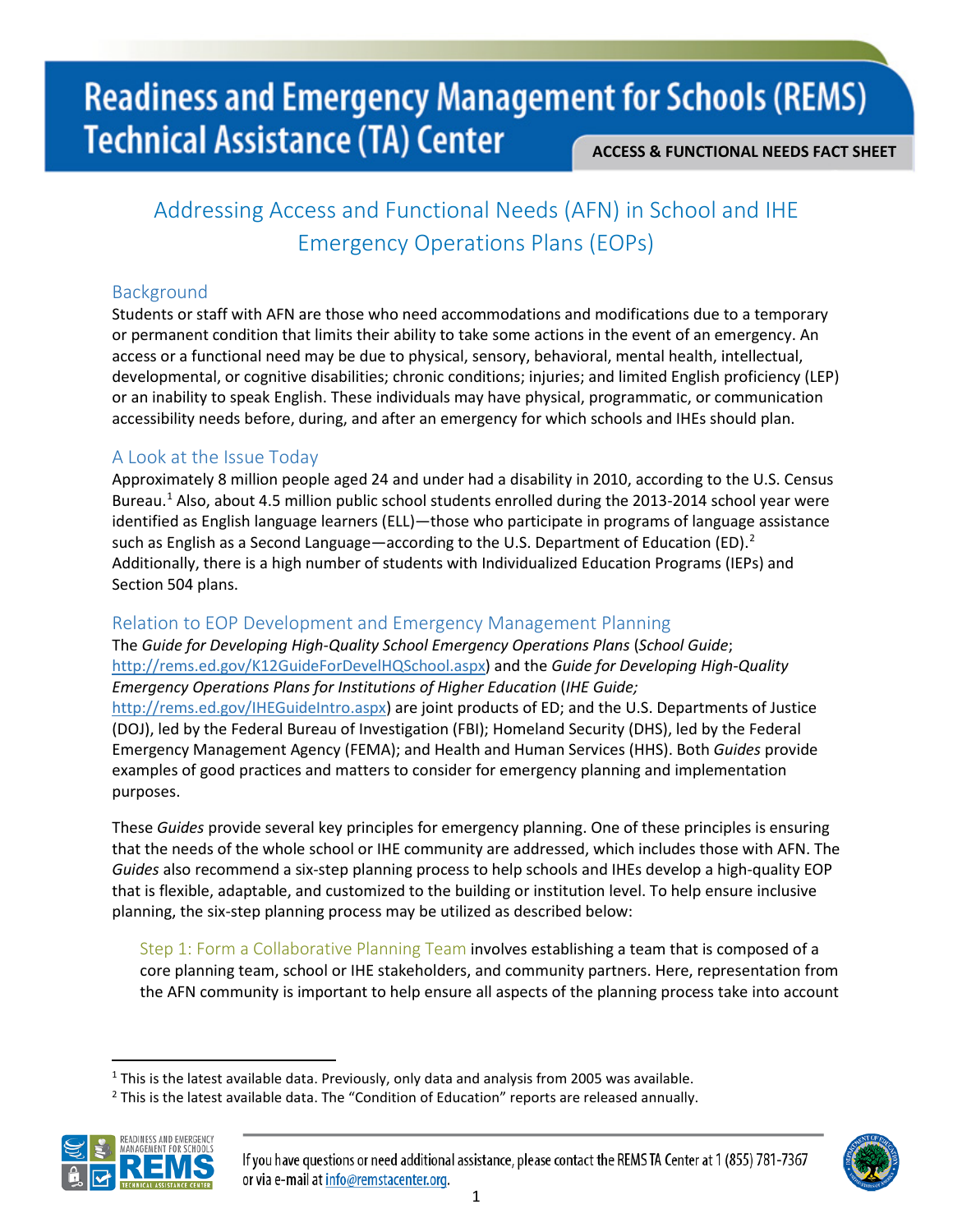## **Readiness and Emergency Management for Schools (REMS) Technical Assistance (TA) Center ACCESS & FUNCTIONAL NEEDS FACT SHEET**

the needs of the community. For example, consider including the school psychologist or one of the special educators on the planning team.

In Step 2: Understand the Situation, the planning team identifies threats and hazards that are likely to affect the school or IHE and surrounding community. The team will use assessments such as a Site Assessment, Climate Assessment, and Capacity Assessment. Here, for example, the AFN representative(s) can help with examining the accessibility of the campus' buildings and identifying problems that may arise during an evacuation, such as the need to use evacuation chairs if elevators cannot be used.

In Step 3: Determine Goals and Objectives and Step 4: Plan Development, the planning team develops goals, objectives, and courses of action for each of the threats and hazards identified in Step 2, and then develops courses of action for accomplishing each of the objectives. The AFN representative(s) may be able to share how specific actions will affect staff or students with AFN who may need, for example, accessible communications to ensure they are aware of emergency alerts or able to receive assistance in an evacuation.

In Step 5: Plan Preparation, Review and Approval, the EOP is written, which will likely include the Basic Plan, Threat- and Hazard-Specific Annexes (i.e., goals, objectives, and courses of action for addressing threats and hazards) and Functional Annexes (i.e., goals, objectives, and courses of action for cross-cutting functions that may be needed in a variety of emergencies, such as communication and evacuation) sections. The planning team, with the support of the AFN representative(s), should confirm that any information related to the AFN community is integrated throughout the EOP.

Finally, in Step 6: Plan Implementation and Maintenance, the plan is shared in an accessible format or multiple formats with stakeholders, who are trained on the plan and their responsibilities. These duties could include providing personal assistance services to students and staff with AFN in an emergency. Exercises are also conducted to test the plan and the ability of the school or IHE to respond effectively. They should be planned with input from the AFN community to ensure exercises account for the needs of the community. In schools, education officials can now take extra steps to ensure the AFN of the whole school community is addressed. For example, emergency preparedness can be discussed at the IEP meeting.

#### Examples of Inclusive Planning

The *Guides* recommend that school and IHE EOPs include functional annexes to address critical crosscutting functions or activities that apply to more than one threat or hazard, such as Communications, Evacuation, Shelter-in-Place, Lockdown, Accounting for All Persons, Reunification, Continuity of Operations Plans (COOP), Security, Recovery, and Health and Medical Annexes. The needs of students and staff with AFN should be addressed throughout these annexes, where applicable.

The following courses of action are examples that schools and IHEs have implemented to help meet the needs of students and staff with AFN in the areas of communications, evacuation, and sheltering-inplace:



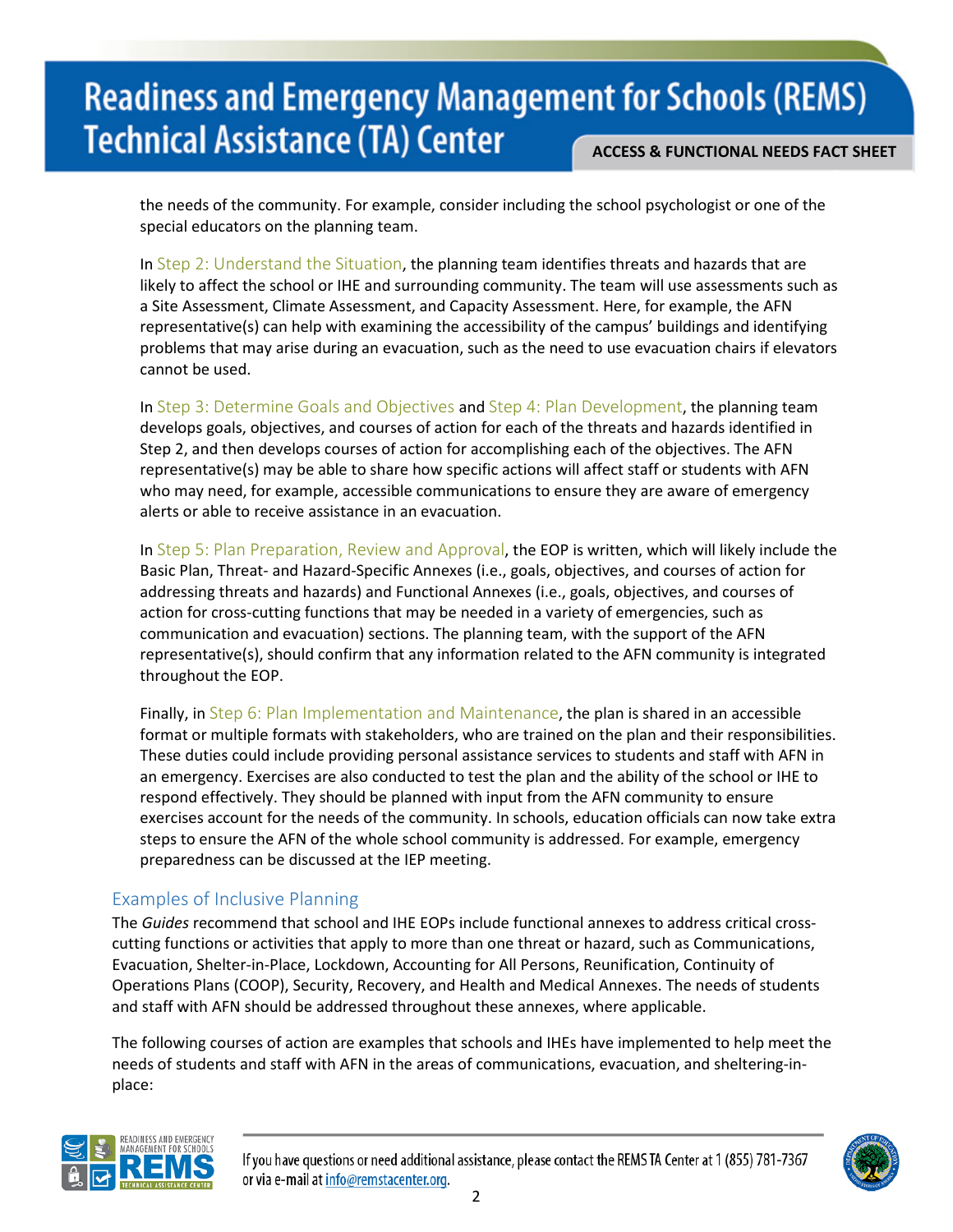# **Readiness and Emergency Management for Schools (REMS) Technical Assistance (TA) Center**

**ACCESS & FUNCTIONAL NEEDS FACT SHEET**

- Communications. Students and staff who are deaf or hard of hearing (DHH) may not be able to hear alarms or other emergency signals. To identify and respond to the needs of this population and others, the University of Massachusetts Boston has formed an Alert System Expansion Workgroup (REMS TA Center, 2016). This group includes an Adaptive Technology Specialist and Americans with Disabilities Act (ADA) Compliance Officer to research how to disseminate emergency messages. Fire and emergency alerts are now sent out via multiple modalities that use both visible and audible signals. For example, if external loud speakers are used for an alert, an accompanying text and email are also sent.
- Evacuation. After an emergency, individuals with AFN may be hindered from evacuating safely. For examples, wheelchair users may not being able to follow evacuation routes due to debris blocking their path or elevators being inoperable. To address this, the University of California Santa Barbara has created procedures for those who are unable to use stairs in an emergency. These procedures include identifying designated people who assist and escort individuals with mobility disabilities to a safe location, remain with the person while another individual alerts first responders of their location, and follow the instructions of first responders.
- Shelter-in-Place. For an incident that requires students or staff to shelter-in-place, school or IHE staff may first need to determine whether individuals who are DHH have heard the notice. As in the case of an incident at a school in the Los Angeles Unified School District, teachers and staff searched for and communicated individually with students who were not in class (REMS TA Center, 2016). In addition, staff checked with the nurse about medications that needed to be taken and planned for delivery of those medications. For students needing to go to the toilet when sheltering-in-place, those in wheelchairs were able to use a modified walker as grab bars.

#### Key Resources

Several Federal Websites are available that provide resources to help with inclusive planning. These include:

- Office of Disability Integration and Coordination, FEMA. This Office provides guidance, tools, methods and strategies to help establish equal physical, program and effective communication access to people with disabilities. FEMA has a Regional Disability Integration Specialist in each of its 10 regions who can provide support for disability-inclusive emergency planning. <https://www.fema.gov/office-disability-integration-and-coordination> For information on how to contact your FEMA Regional Contact, visit [https://www.fema.gov/fema-regional-contacts.](https://www.fema.gov/fema-regional-contacts)
- Emergency Preparedness Web Page on LEP.gov. This section (of a larger Web page) provides materials and tips that can aid in the development of language accessible programming and services in emergencies, such as how to communicate without English in an emergency. <https://www.lep.gov/resources/resources.html>
- Emergency Preparedness Topic Filter on Disability.gov. This Web page provides numerous resources to help create plans to support people with disabilities, such as a "Guide to Emergency Preparedness and Disaster Recovery." Viewers can filter the information that is of most interest into specific topics, locations, audiences, and types of disabilities. [https://www.disability.gov/?s=&fq=topics\\_taxonomy:%22Emergency+Preparedness%5E%5E%22](https://www.disability.gov/?s=&fq=topics_taxonomy:%22Emergency+Preparedness%5E%5E%22)



If you have questions or need additional assistance, please contact the REMS TA Center at 1 (855) 781-7367 or via e-mail at info@remstacenter.org.